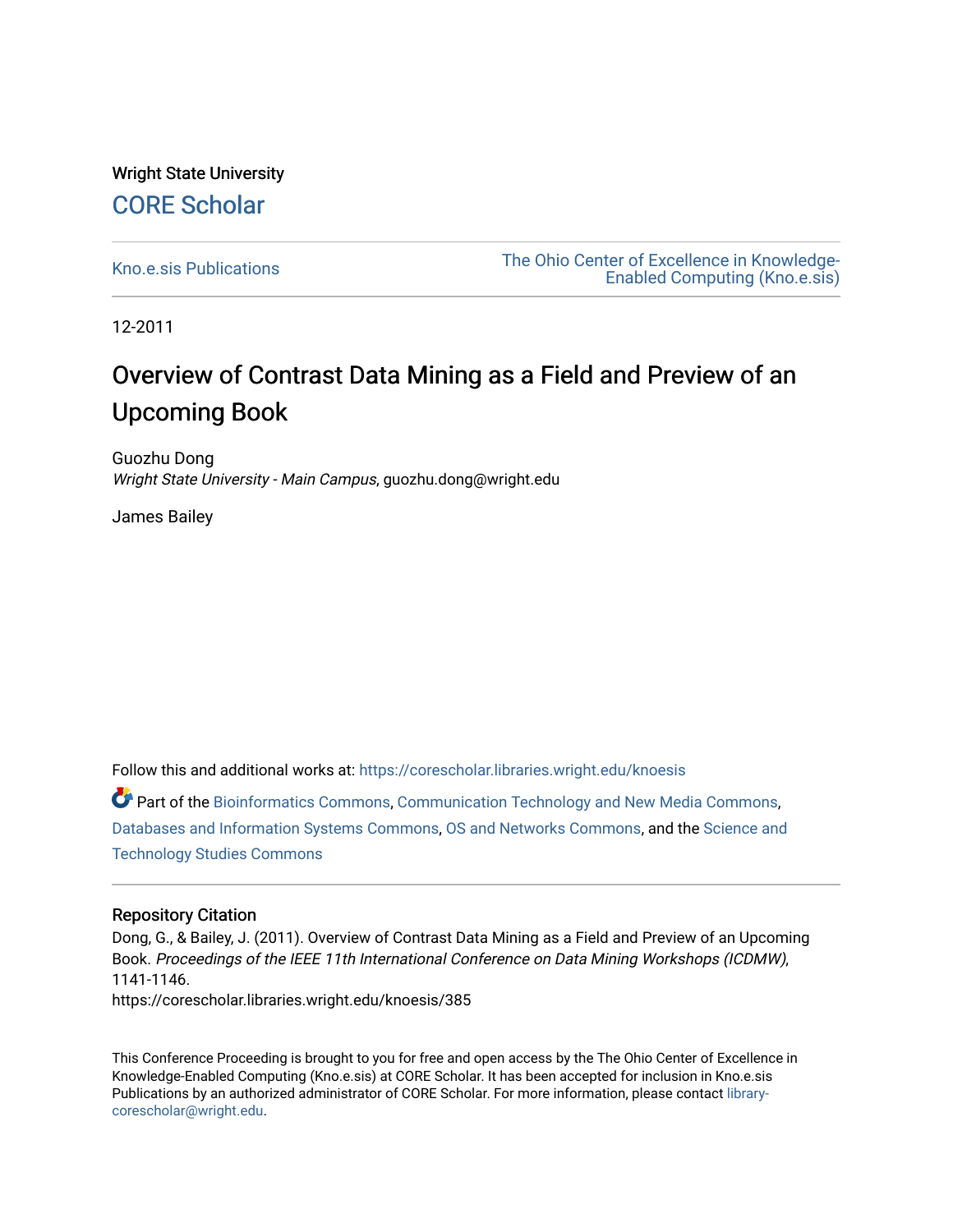## **Overview of Contrast Data Mining as a Field and Preview of an Upcoming Book**

Guozhu Dong

*Department of Computer Science and Engineering and Kno.e.sis Center, Wright State University Dayton, Ohio, USA Email: guozhu.dong@wright.edu*

*Abstract***—This report provides an overview of the field of contrast data mining and its applications, and offers a preview of an upcoming book on the topic. The importance of contrasting is discussed and a brief survey is given covering the following topics: general definitions and terminology for contrast patterns; representative contrast pattern mining algorithms; applications of contrast mining for fundamental data mining tasks such as classification and clustering; applications of contrast mining in bioinformatics, medicine, blog analysis, image analysis and subgroup mining; results on contrast based dataset similarity measure, and on analyzing item interaction in contrast patterns; and open research questions.**

*Keywords***-contrast data mining; contrast mining algorithms; classification applications; clustering applications; other applications.**

#### I. HIGH LEVEL VIEW OF CONTRASTING

Contrasting is one of the most basic types of analysis and is used by all types of people. It is routinely employed to help us understand the world and to better deal with the problems and challenges we face.

Contrasting involves the comparison of one set/kind/class of objects against another set/kind/class. Usually, we contrast given classes of objects in order to identify the differences that exist between them. These differences can provide useful insights on how, and perhaps also why, the objects differ. The ensuing understanding gained from the how and why can then help guide us on how to use different objects in an appropriate way.

Contrasting can be employed in many situations and contexts. One can compare two population groups, e.g., the young and the elderly; compare two medical conditions, e.g., the normal tissues and the diseased tissues of a cancer; compare two time periods, e.g., performance of various groups/styles of stocks in 2009 and their performance in 2010; compare objects at two spatial locations; compare DNA sequences to see how the sequences at important biological sites and those at other places behave differently. Contrasting can also be used to analyze holes and bumps in data, and to analyze model shifts over time.

Before the age of computers, techniques for contrasting sets of objects were based on traditional statistical methods, such as comparison of the respective means of the features of the objects in the two sets, or comparison of the respective James Bailey

*Dept. of Computer Science and Software Engineering The University of Melbourne Melbourne, Victoria, Australia Email: baileyj@unimelb.edu.au*

distributions of attribute values. These approaches can be limited, since it may be difficult to use them for identifying specific patterns in the data that offer novel and actionable insights.

In the last dozen years, significant progress on contrast data mining has been made. The remainder of this report offers a brief overview, and a preview of an upcoming book (see Section IX) that will contain more detailed discussions.

#### II. DEFINITIONS AND TERMINOLOGY FOR CONTRAST **PATTERNS**

Given two or more datasets, say  $D_1$  and  $D_2$ , that one wishes to contrast, *contrast patterns* are patterns that describe significant differences<sup>1</sup> between the given datasets. A pattern  $X$  is considered as describing differences between the two datasets if some statistics (e.g., support or risk ratio) for  $X$  with respect to each of the datasets are highly different.

We often refer to the dataset/class where a pattern  $P$  has the highest frequency as its *home* dataset/class.

Many names have been used to describe contrast patterns, including *emerging patterns* [7], *contrast sets* [4], *group differences*, *patterns characterizing change*, *classification rules* and *discriminating patterns*. Whilst earlier studies focused on contrast patterns expressed as *conjunctions* of simple conditions on attributes, recent research has studied contrast patterns involving more powerful constructs, including *disjunctive emerging patterns* [23], *fuzzy emerging patterns* [15], *contrast inequalities* [11], *contrast functions* [10] and *emerging cubes* [29]. Emerging patterns have also been related to rough sets [31].

Contrast data mining can also be applied to many types of data, including vector data, transaction data, sequence data, graph data, image data and data cubes.

#### III. MINING ALGORITHMS FOR CONTRAST PATTERNS

There are a wide range of techniques for mining contrast patterns. Algorithms for mining contrast patterns are typically designed according to the specification of the type of contrast pattern being mined. Mining algorithms need to to

<sup>1</sup>One can also consider mining *contrast models*, as well as *similarities*, between the datasets. We will not cover those possibilities in this article.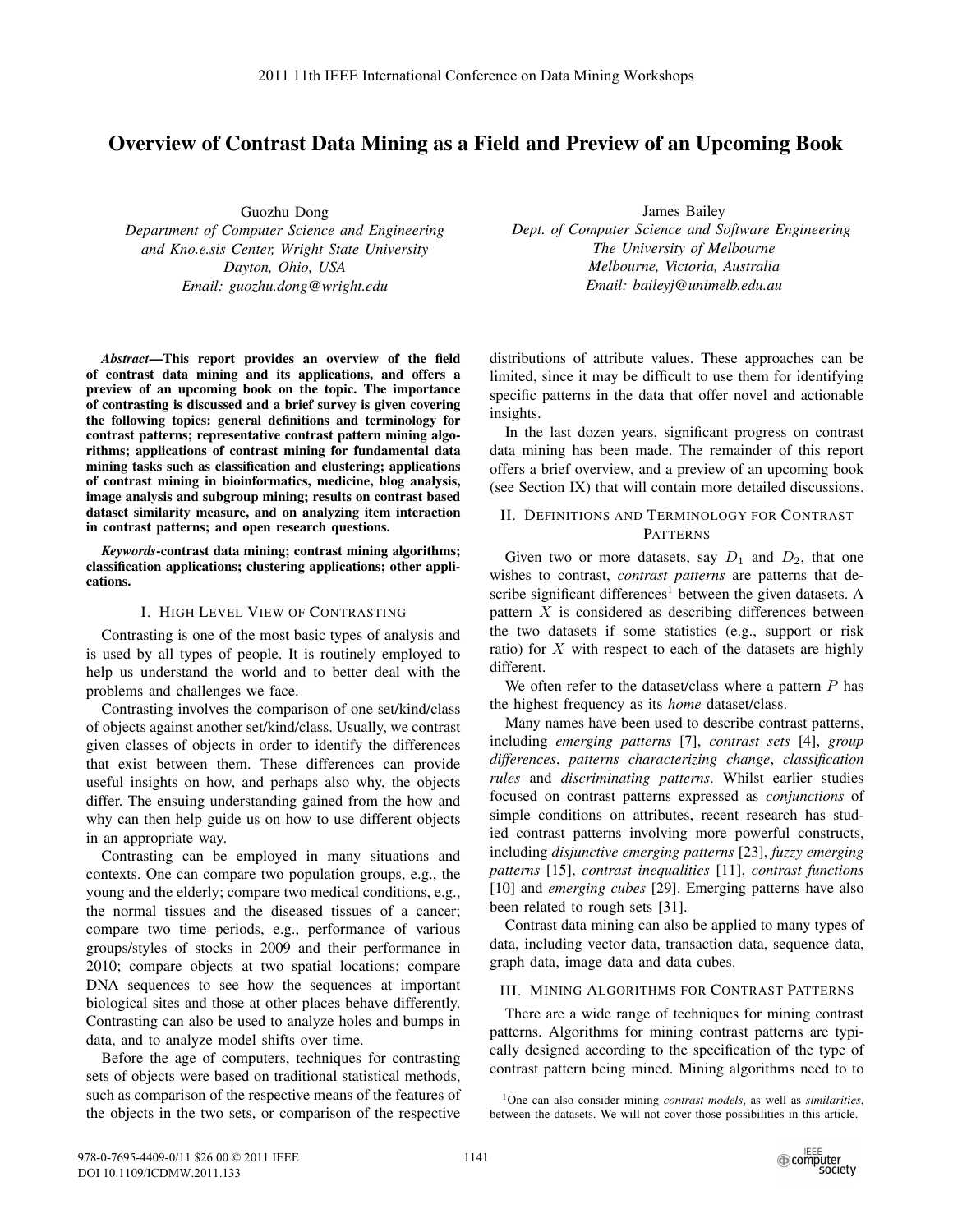able to push pattern constraints (such as minimum/maximum frequency and minimum support difference/ratio) deep into the mining process. Efficiency of mining can be increased by i) use of data structures which reduce the size needed to store the input datasets and output patterns, such as prefix trees [3], or zero-suppressed binary decision diagrams [23] and ii) by the use of pruning techniques based on the pattern constraints. Pruning techniques that have been investigated range from border based methods which first appeared in earlier work [7], to methods which identify equivalence classes of patterns [19].

In some scenarios it may not be feasible or even desirable to mine the complete set of contrast patterns. This is particularly true for very high dimensional datasets such as microarray data. Work in [28] presents a technique that mines desirable subsets of contrast patterns, using a so-called gene club based approach; a gene club for a given gene is a set of genes that can differentiate between two different states of a disease and which are also likely to interact with the given gene with respect to the disease. This approach enables us to mine some high quality (ideally the best) contrast patterns involving each of the given features/genes, so that to offer insight on the role played by each of the given genes in the disease.

#### IV. USING CONTRAST PATTERNS FOR CLASSIFICATION

Since contrast patterns for data with classes contain signals discriminating the classes, it is not surprising that there have been many studies on how to use contrast patterns to build accurate classifiers. In general, three issues need to be addressed in order to build a contrast patternbased classification model: contrast pattern mining, contrast pattern selection, and contrast pattern scoring strategy for the classification decision. We only consider the last two issues in the discussion below (the algorithms discussed in the previous section can be used to address the pattern mining issue, although a direct mining approach may also be used for certain given pattern selection approaches).

The first two major algorithms that use contrast patterns to build classifiers are CBA [25] and CAEP [9]. CBA first selects patterns based on their statistics (including size of their matching data not already matched by previously selected patterns), and it assembles the selected patterns into a list; it then uses "the first matching pattern wins" scoring strategy to decide the class of each test object.

The major characteristic of CAEP is that it uses an aggregation/voting based scoring strategy to decide the class of a test object. In this strategy, each pattern of a class that matches a given test object contributes a value to the overall classification score of the object for the class. The contributed value is determined by the (difference of the) supports of the test object in the classes. This aggregation strategy is not the same as a classifier committee voting strategy, since each pattern's accuracy may be  $\leq 5\%$  if used as a classifier and the classifiers used in committees often meet certain accuracy requirement, e.g., > 50% accurate. To address the pattern selection issue, CAEP selects the minimal contrast patterns satisfying certain constraints on the supports of the patterns and on the differences/ratios of those supports in different classes; it also selects other contrast patterns that are sufficiently different (with respect to the items they contain and their supports in various classes) from previously selected patterns. A score normalization method is used to correct the tendency of "favoring" the class having many more high quality contrast patterns than other classes.

A large number of papers have been published concerning classification methods that are variants of the CAEP method. Representatives of such methods include iCAEP [34], JEPC [18], DeEPs [20], and CPAR [33]. Let  $t$  be an object to be classified. In essence, iCAEP adopts an information theory-based strategy for classification; it selects, for each class  $C$ , a set  $X_C$  of contrast patterns whose (item) union contains (and hence represents)  $t$ ; the class  $C$  where  $-\sum_{Y \in X_C} -logP(Y|C)$  is minimal is deemed the class of t. ( $P(Y|C)$  is the probability of Y given C.) Both JEPC and DeEPs use only contrast patterns that only occur in their home classes (namely, the so-called jumping emerging patterns). DeEPs uses a lazy (instance-based) approach of mining contrasts and performing classification; given a test instance  $t$ , it first projects the original classes by removing all items not occurring in  $t$ , then it mines the contrast patterns that occur in their (projected) home class but never occur in other classes, and finally it uses the volume of the matching data in the projected classes to decide the final class of  $t$ . This lazy approach allows DeEPs to discover contrast patterns that may not be available if an eager mining approach is used. The volume based scoring strategy helps avoid the duplicate signaling problem, where similar patterns contribute nearly "identical" discriminating signals multiple times to the classification scores. CPAR uses, for each test instance  $t$ , the best  $k$  (some given integer) contrast patterns of each class that match  $t$  to decide the class of  $t$ ; it selects the class with the highest average accuracy among the best  $k$  contrast patterns for the class; the classification accuracy of a contrast pattern  $X$  for a class  $C$  is given by  $|\{t \in C \mid t \text{ matches } X\}|/|\{t \mid t \text{ matches } X\}|.$ 

Studies have shown that CAEP-style classifiers are highly accurate and noise tolerant.

Contrast patterns have also been used to help improve traditional classifiers. One such method [13] uses emerging patterns [7] integrated with a weighted support vector machine (SVM) construction. A second method [2] uses emerging patterns as part of weighted decision tree construction. In the former, each training data instance is first assigned a "relevance weight" to reflect its perceived importance for weighted SVM construction. In the latter, each training data instance is first assigned a "class membership weight vector" (of weighted membership for the classes) for weighted de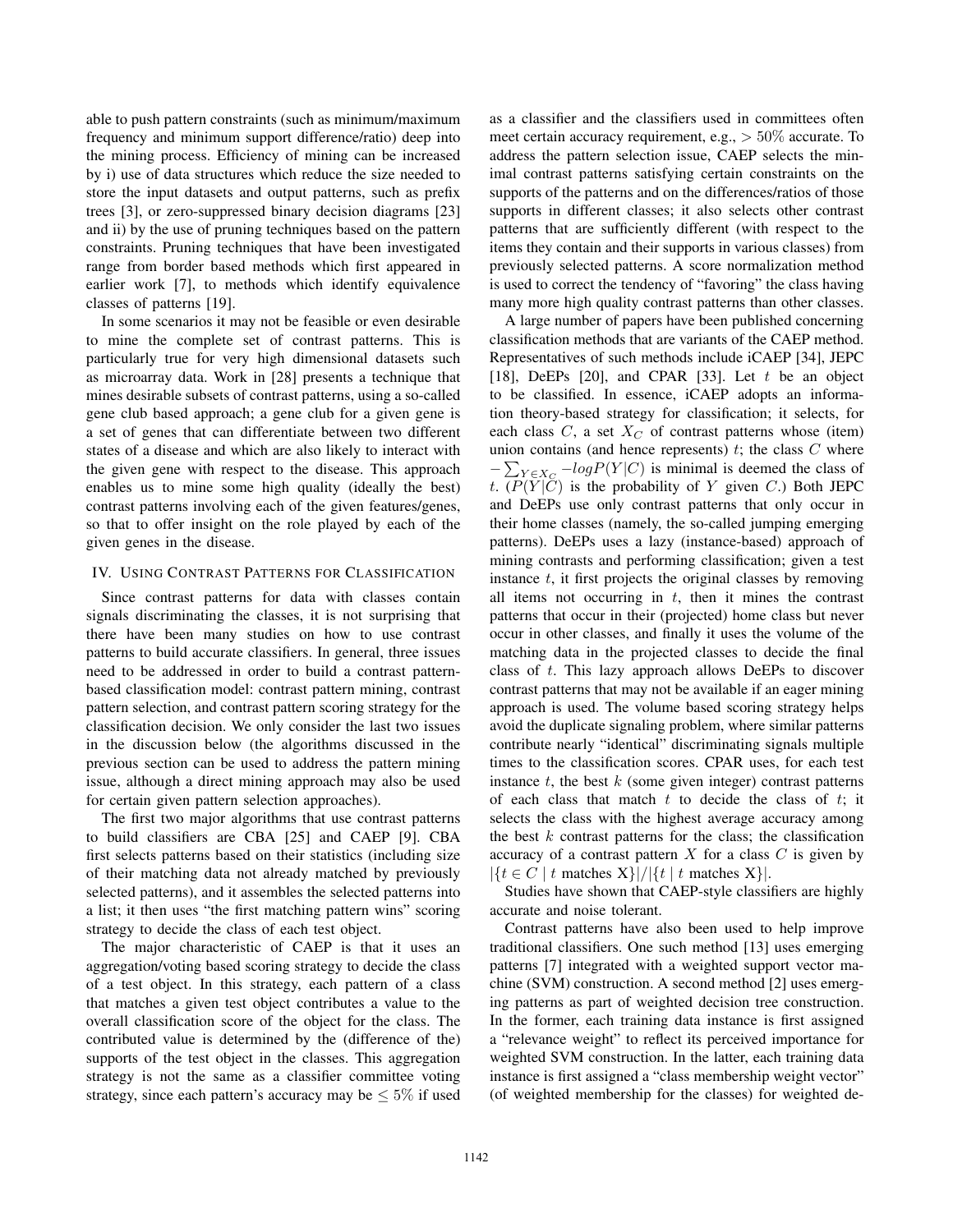cision tree construction. Both approaches use the emerging pattern based class membership scoring function of CAEP [9] in the weight determination process. A third method [1] uses emerging patterns to expand the training data so that to improve the classification of rare classes.

Contrast pattern based classification has been used for various kinds of data, including image data (see Section VI).

Interestingly, the lengths of contrast patterns mined from a given test object can reflect how different it is from other objects. This idea has been the basis of a "contrast-pattern length" based one-class (or outlier) classification method [5].

#### V. USING CONTRAST PATTERNS FOR CLUSTERING

Two recent studies have proposed (a) a measure (called CPCQ) that uses contrast patterns to evaluate the quality of clusterings [24] and (b) a clustering algorithm (called CPC) to form clusterings that maximize their CPCQ value [12]. Besides the advantages discussed below, two major advantages of CPC and CPCQ are: (1) they do not require distance functions in clustering (or clustering quality evaluation), and (2) CPC and CPCQ can discover small sets of high quality CPs to indicate the underlying themes of the clusters.

First we give some necessary definitions. For a given pattern P, we use |P| to denote its item length (cardinality) and  $mt(P)$  to denote its matching tuple set;  $mt(P)$  is the set of tuples in a dataset (or cluster, which can be clear from the context) that contain the pattern  $P$ . Each pattern  $P$  is associated with an equivalence class (EC) of patterns defined as  $EC(P) = {P'}|mt(P') = mt(P)$ . In a sense, all patterns in a common EC have the same practical "meaning", since they match the same set of tuples. Each EC can be concisely described by a closed pattern  $P_{max}$  (the unique longest pattern in the EC) and the MG patterns (those minimal, under the set containment relation, in the EC). An EC contains precisely those patterns  $X$  satisfying:  $X$  is a superset of at least one MG pattern, and  $X$  is a subset of the closed pattern, of the EC. The MG patterns can be viewed as different minimal descriptions of  $mt(P)$ . Below, when we refer to contrast patterns (CPs) we often mean the MG patterns of some ECs; we will often refer to the cluster where a pattern  $P$  has the highest support as its *home* cluster.

For the CPCQ cluster quality measure [24], a high-quality clustering is one having, for each of its clusters, a large number of high-quality, diversified contrast patterns (CPs) whose home cluster is the given cluster. Reference [24] argues that high quality natural concepts have the traits listed above, and so do the classes of many datasets (e.g., the well known mushroom dataset).

A CP  $P$  is considered to have high quality if (1) it is short, (2) its closed pattern is long, and (3) its support in its home cluster is high. The rationales are: (1) If  $P$  is short, its home cluster is more easily distinguishable from the other clusters by using  $P$ . (2) If  $P$ 's closed pattern is long, its matching tuples (i.e.,  $mt(P)$ ) are more coherent (and all of the items in P's closed pattern occur in all the tuples in  $mt(P)$ ). (3) If  $P$ 's support in its home cluster is high, it will account for a large number of tuples in that cluster.

The diversity of a group  $S$  of CPs can be measured by the average item-based similarity of (or size of intersection between) pairs of CPs in  $S$ , and by the average matchingdata-similarity of (or size of intersection between)  $mt(P_1)$ and  $mt(P_2)$  of pairs  $P_1$  and  $P_2$  of CPs in S. To increase the robustness of the diversity measure, one can use some fixed number (e.g., 5) groups of CPs for each cluster, and consider inter-group item-based diversity, in addition to the intragroup diversity factors mentioned in the previous sentence.

Experiments reported in [24] indicate that CPCQ can indeed differentiate high quality clusterings (e.g., those defined by domain experts) from low quality ones (e.g., those obtained by random shuffling of expert defined classes), as well as providing certain other advantages.

The CPC algorithm [12] constructs clusters on the basis of patterns to maximize the CPCQ score of the resulting clustering. A main challenge for CPC is that it only has access to the frequent patterns, since CPs are only determined after the clusters are known. Hence the CPC algorithm must rely on some sound and yet easy to compute method to guess and determine which frequent patterns should become CPs and which of such CPs should be put into the same cluster.

To address the challenge, a relationship is defined between CPs to measure their quality and their suitability of belonging to the same cluster. This relationship, termed *Mutual Pattern Quality* (MPQ), measures the number and quality of other CPs that can be gained by assigning two diversified CPs to the same cluster. Specifically, given two patterns  $P_1$  and  $P_2$  sharing few tuples,  $MPQ(P_1, P_2)$  is high if a relatively large number of (mutual) patterns share many matching tuples with both  $P_1$  and  $P_2$ . If  $MPQ(P_1, P_2)$  is high, then patterns  $P_1$  and  $P_2$  are likely to belong to CPs of the same cluster; if  $MPQ(P_1, P_2)$  is low,  $P_1$  and  $P_2$  are likely to be CPs of separate clusters.

Using MPQ, the CPC algorithm constructs clusters bottom-up by first finding a set of weakly-related seed patterns (having low MPQ values among the CPs in the set) to initially define the clusters, and then repeatedly adding (some small number of) diversified patterns that have high MPQ values with CPs of a certain cluster to that cluster. Once clusters are completely defined in terms of the CPs computed by the preceding two steps, tuples/objects (and other CPs) can be assigned to clusters based on their matching CPs.

Experiments reported in [12] show that CPC can indeed discover high CPCQ clusterings. Experiments reported in [6] indicates that CPC can accurately recover clusters of blogs.

#### VI. OTHER APPLICATIONS OF CONTRAST MINING

We now discuss four other applications of contrast mining: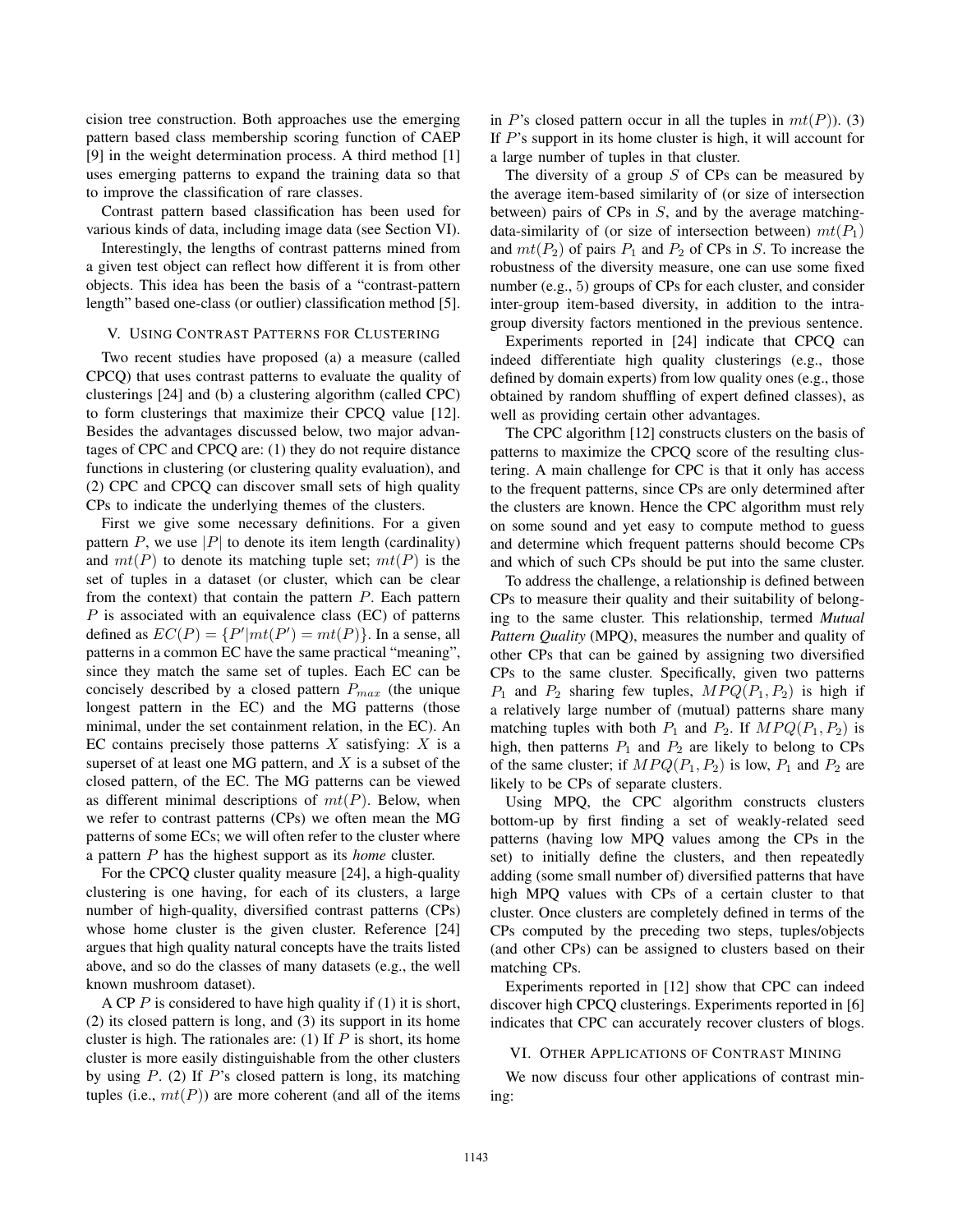(a) Microarray gene expression data based bioinformatics and medicine applications. Work in [22] studied the use of emerging patterns to characterize disease subtypes, and the use of an emerging pattern based classifier to diagnose those subtypes. Work in [21] conjectured the possibility of using emerging patterns to design a personalized treatment plan which converts (colon) tumor cells into normal cells by modulating the expression levels of a few genes. [26] considers the use of contrast patterns to identify strong compound risk factors that have big risk differences. Reference [27] considered the use of transferability of discriminating genes (namely those genes that occur in high quality emerging patterns) across microrray technology platforms to measure the concordance of technology platforms.

(b) Blog community analysis. Work in [6] studied the use of contrast patterns as *distinct interest profiles* of communities of blogs. It uses the CPC algorithm to form clusters of blogs based on their common distinct interest profiles, and use a very small number of contrast patterns to characterize the discovered blog communities. This allows one to discover and track blog communities based on their dynamic distinct interest profiles, instead of being based on the statically declared key words of interest of the blog authors.

(c) Image classification. Work in [16] and [17] proposed jumping emerging pattern based methods to classify images. Images are first partitioned into a number of cells (determined by some fixed number of rows and columns). Each image is then represented as transactions (of color/texture features) with occurrence counts for the cells. Two types of contrast patterns are appropriate for this representation of image data, namely jumping emerging patterns with occurrence counts (occJEPs) and spatial emerging patterns (SEPs). Both types are mined and then used to classify the images. Work in [8] considered the mining of geospatial contrast patterns for remote sensing applications.

(d) Subgroup discovery and analysis. Work in [30] examined the relationship between the mining of contrast sets and emerging patterns, and subgroup mining and analysis.

#### VII. CONTRAST BASED DATASET DIFFERENCE AND ITEM INTERACTION IN CONTRASTS

Work in [32] considered the use of cross dataset/class minimum coding length difference to define a similarity measure between datasets/classes. Here, encoding is done by using codes to represent patterns. The paper also considered discovering some contrast patterns between two datasets/classes, by using the frequency difference of the patterns used in the coding process.

Comprehension and utility of contrast patterns for domain experts is dependent on the constituent items or attribute values present in the pattern. Work in [14] provides an interesting analysis of the types of interactions that may occur among items in contrast patterns, and proposes to

categorize contrast patterns according to four types of item interaction (namely, driver-passenger, coherent, independent additive, and synergistic beyond independent additive).

#### VIII. CHALLENGES AND OPEN PROBLEMS

The field of contrast mining has developed rapidly in the last 15 years. Nevertheless, many challenges still remain and there is great potential for exciting research. Some open research questions for this field include:

- <sup>∙</sup> How does one assess the quality of contrast patterns, particularly for cases where the underlying datasets are of a complex type, such as a graph?
- <sup>∙</sup> How can one incorporate domain knowledge to guide the discovery of contrast patterns? Also, how can one use domain knowledge to understand the semantics of the mined contrast patterns, such as causation effects?
- <sup>∙</sup> Is it feasible and desirable to discover highly expressive contrast patterns, such as patterns defined by first order logic formulae?

#### IX. PREVIEW OF AN UPCOMING BOOK

The two authors of this paper are editing a book on contrast data mining, to be published in the Data Mining and Knowledge Discovery Series of Chapman & Hall/CRC. The book will contain about twenty chapters. The majority of the chapters will be related to results that were discussed above. A number of chapters will be entirely written by invited contributors, and the two authors of this paper will individually contribute to a number of chapters with other invited co-authors. The book is expected to be published in the second quarter of the 2012.

#### ACKNOWLEDGMENT

Work by the first author was supported in part by NSF grant IIS-1044634. Any opinions, findings, and conclusions or recommendations expressed here are those of the authors and do not necessarily reflect the views of NSF. The second author gratefully acknowledges support from the Australian Research Council Discovery Projects scheme.

#### **REFERENCES**

- [1] Hamad Alhammady and Kotagiri Ramamohanarao. Using emerging patterns and decision trees in rare-class classification. In *IEEE International Conference on Data Mining (ICDM)*, pages 315–318, 2004.
- [2] Hamad Alhammady and Kotagiri Ramamohanarao. Using emerging patterns to construct weighted decision trees. *IEEE Trans. Knowl. Data Eng.*, 18(7):865–876, 2006.
- [3] James Bailey and Thomas Manoukian and Kotagiri Ramamohanarao. Fast Algorithms for Mining Emerging Patterns. In *European Conference on Principles and Practice of Knowledge Discovery in Databases (PKDD)*, pages 39-50, 2002.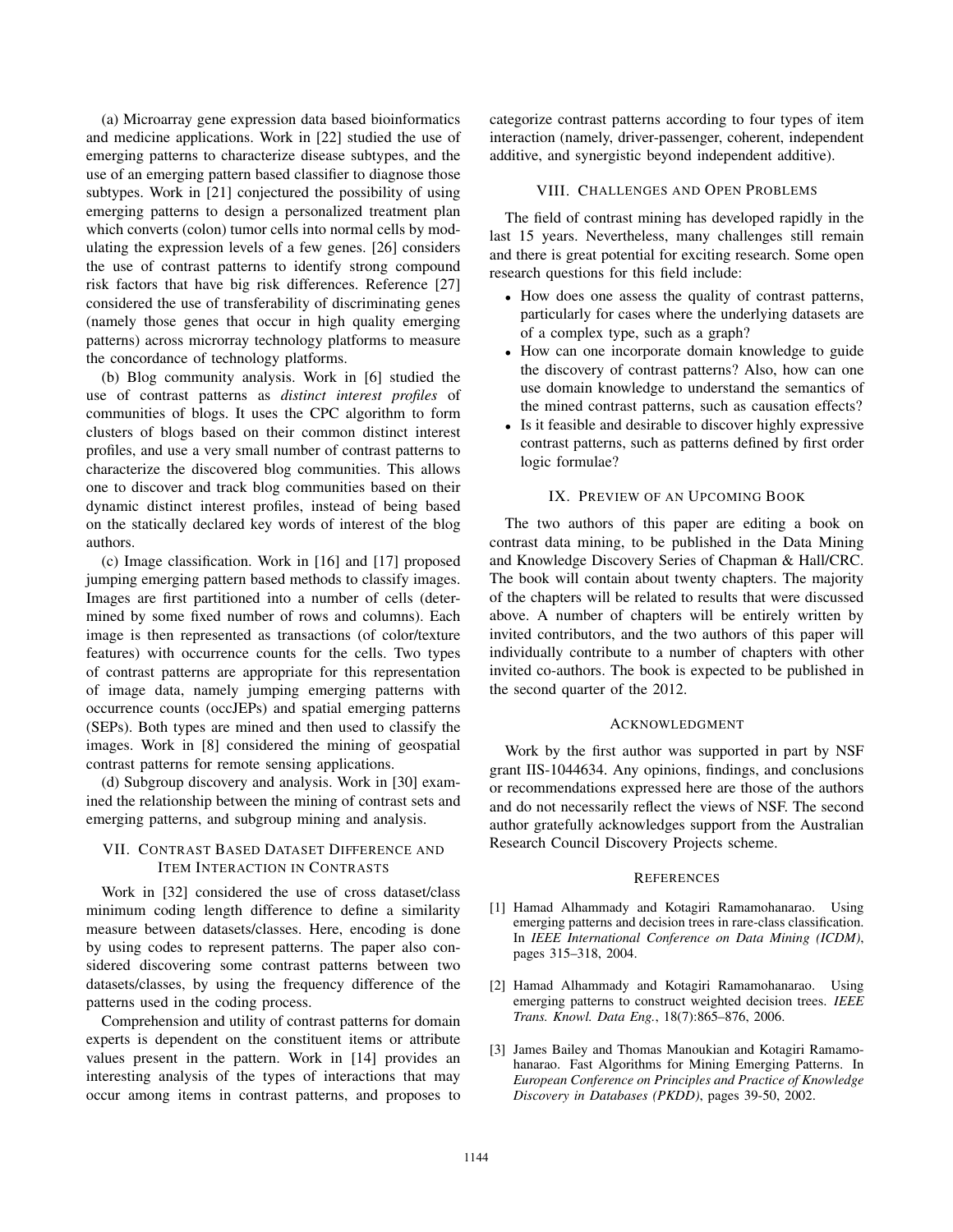- [4] Stephen D. Bay and Michael J. Pazzani. Detecting change in categorical data: Mining contrast sets. In *ACM International Conference on Knowledge Discovery and Data Mining (KDD)*, pages 302–306, 1999.
- [5] Lijun Chen and Guozhu Dong. Masquerader detection using OCLEP: One class classification using length statistics of emerging patterns. In *International Workshop on INformation Processing over Evolving Networks (WINPEN)*, 2006.
- [6] Guozhu Dong and Neil Fore. Discovering dynamic logical blog communities based on their distinct interest profiles. In *The First International Conference on Social Eco-Informatics (SOTICS 2011)*, 2011.
- [7] Guozhu Dong and Jinyan Li. Efficient mining of emerging patterns: Discovering trends and differences. In *ACM International Conference on Knowledge Discovery and Data Mining (KDD)*, pages 43–52, 1999.
- [8] Wei Ding, Tomasz F. Stepinski, and Josue Salazar. Discovery of geospatial discriminating patterns from remote sensing datasets. In *SIAM International Conference on Data Mining (SDM)*, pages 425–436, 2009.
- [9] Guozhu Dong, Xiuzhen Zhang, Limsoon Wong, and Jinyan Li. CAEP: Classification by aggregating emerging patterns. In *Discovery Science*, pages 30–42, 1999.
- [10] Lei Duan, Changjie Tang, Liang Tang, Tianqing Zhang, and Jie Zuo. Mining class contrast functions by gene expression programming. In *International Conference on Advanced Data Mining and Applications (ADMA)*, pages 116–127, 2009.
- [11] Lei Duan, Jie Zuo, Tianqing Zhang, Jing Peng, and Jie Gong. Mining contrast inequalities in numeric dataset. In *International Conference on Web-Age Information Management (WAIM)*, pages 194–205, 2010.
- [12] Neil Fore and Guozhu Dong. CPC: A contrast pattern based clustering algorithm requiring no distance function. Technical report, Department of Computer Science and Engineering, Wright State University, 2011.
- [13] Hongjian Fan and Kotagiri Ramamohanarao. A weighting scheme based on emerging patterns for weighted support vector machines. In *IEEE International Conference on Granular Computing*, pages 435–440, 2005.
- [14] Gang Fang, Wen Wang, Benjamin Oatley, Brian Van Ness, Michael Steinbach, and Vipin Kumar. Characterizing discriminative patterns. *Computing Research Repository*, abs/1102.4, 2011.
- [15] Milton García-Borroto, José Francisco Martínez Trinidad, Jesús Ariel Carrasco-Ochoa. Fuzzy emerging patterns for classifying hard domains. Knowledge and Information Systems, 28(2):473489, 2011.
- [16] Lukasz Kobylinski and Krzysztof Walczak. Jumping emerging patterns with occurrence count in image classification. In *Pacific-Asia Conference on Knowledge Discovery and Data Mining (PAKDD)*, pages 904–909, 2008.
- [17] Lukasz Kobylinski and Krzysztof Walczak. Spatial emerging patterns for scene classification. In *International Conference on Artificial Intelligence and Soft Computing*, pages 515–522, 2010.
- [18] Jinyan Li, Guozhu Dong, and Kotagiri Ramamohanarao. Making use of the most expressive jumping emerging patterns for classification. *Knowl. Inf. Syst.*, 3(2):131–145, 2001.
- [19] Jinyan Li and Guimei Liu and Limsoon Wong. Mining statistically important equivalence classes and delta-discriminative emerging patterns. In *ACM International Conference on Knowledge Discovery and Data Mining (KDD)*, pages 430- 439, 2007.
- [20] Jinyan Li, Guozhu Dong, Kotagiri Ramamohanarao, and Limsoon Wong. DeEPs: A new instance-based lazy discovery and classification system. *Machine Learning*, 54(2):99–124, 2004.
- [21] Jinyan Li and Limsoon Wong. Identifying good diagnostic gene groups from gene expression profiles using the concept of emerging patterns. *Bioinformatics*, 18(10):1406–1407, 2002.
- [22] Jinyan Li, Huiqing Liu, James R. Downing, Allen Eng-Juh Yeoh, and Limsoon Wong. Simple rules underlying gene expression profiles of more than six subtypes of acute lymphoblastic leukemia (ALL) patients. *Bioinformatics*, 19(1):71– 78, 2003.
- [23] Elsa Loekito and James Bailey. Fast Mining of High Dimensional Expressive Contrast Patterns Using Zero-suppressed Binary Decision Diagrams. Proceedings of The Twelfth ACM SIGKDD International Conference On Knowledge Discovery and Data Mining (KDD 2006). Pages 307-316, 2006.
- [24] Qingbao Liu and Guozhu Dong. A contrast pattern based clustering quality index for categorical data. In *IEEE International Conference on Data Mining (ICDM)*, pages 860–865, 2009.
- [25] Bing Liu, Wynne Hsu, and Yiming Ma. Integrating classification and association rule mining. In *KDD*, pages 80–86, 1998.
- [26] Jinyan Li and Qiang Yang. Strong compound-risk factors: Efficient discovery through emerging patterns and contrast sets. *IEEE Transactions on Information Technology in Biomedicine*, 11(5):544–552, 2007.
- [27] Shihong Mao, Charles Wang, and Guozhu Dong. Evaluation of inter-laboratory and cross-platform concordance of dna microarrays through discriminating genes and classifier transferability. *J. Bioinformatics and Computational Biology*, 7(1):157–173, 2009.
- [28] Shihong Mao and Guozhu Dong. Discovery of Highly Differentiative Gene Groups from Microarray Gene Expression Data Using the Gene Club Approach. In *J. Bioinformatics and Computational Biology*, 3(6), 1263-1280, 2005.
- [29] Sébastien Nedjar, Rosine Cicchetti, and Lotfi Lakhal. Extracting semantics in OLAP databases using emerging cubes. *Information Sciences*, 2011.